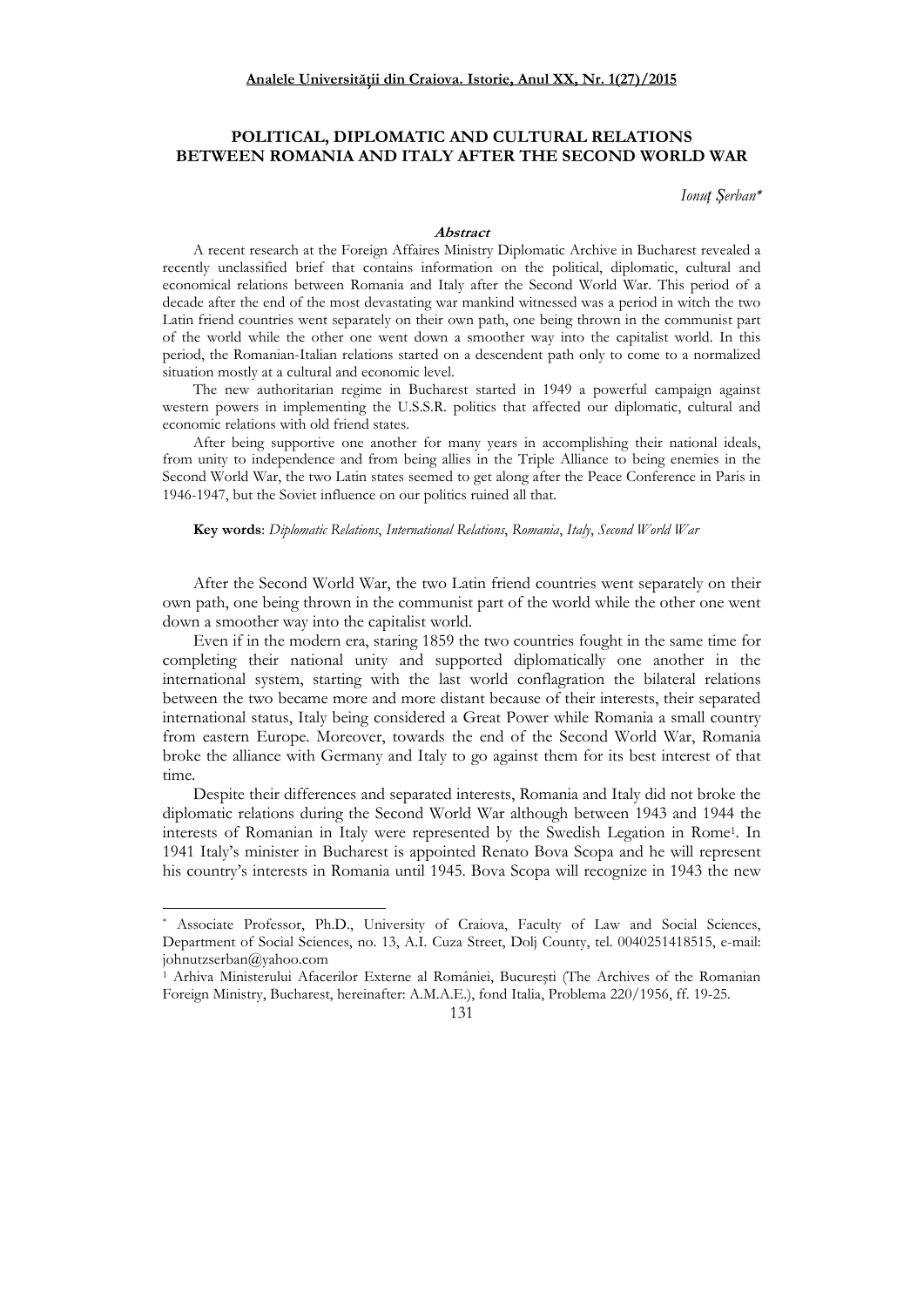Italian government under the command of Italy's Marshal Pietro Badoglio, after the fall of Mussolini<sup>1</sup>.

In December 1944, at the initiative of the Italian government, Romania appoints a Charge d'Affaires ad interim in Rome.

As a token of their good intentions, in January 1945, the Italian government canceled, after the unanimous vote in the Italian Parliament, the arbitrary Wien Dictate from 1940 when the Fascist Italy and Nazi Germany decided to give the northern part of Transylvania to fascist Hungary.

The normal relations between Romania and Italy did not last long because of their different political and ideological orientation. In 1947, as communists were gaining more and more ideological ground in Romania and as extremist forces were cleaned out of the Italian government, the Romanian government proceeded in closing Italy's consulates in Romania while the cultural agreement was denounced.

All this aggressive measures, taken by the Romanian government, were followed by some drastic economical ones that affected permanently the Italian businesses in Romania. The Romanian government claimed that the measures were part of the economical recovery plan that should help Romania rehabilitate after the losses suffered in the Second World War. Nevertheless, the reaction of the Italian Legation in Bucharest and the Foreign Affaires Minister in Rome were extremely consistent blaming the Romanian government of violating the international agreements. In his very not diplomatic response, the Romanian diplomacy stated that it was written in 79th article of the Peace Treaty that all Italian belongings in Romania must be transferred to the U.S.S.R. as reparations<sup>2</sup> .

As a response to the Romanian actions, the Italian courts ruled in March 1949 that based on the Valduz Court decision they have the authority to apply a conservative seizure on all Romanian belongings in Italy, especially on the APIR stocks and on the Romanian vessels that will dock in Italian harbors. Moreover, in 1949, based on the Italian Minister of Treasure proposal, the Italian authorities seized the entire warehouse containing 120.9511 kg of gold deposited at The Italian Commercial Bank under the Maritime Danube Direction ownership, Direction that was under the authority of the Popular Republic of Romania's Minister of Naval and Air Transport. The seizure was made in order to recover some loans accorded by Italy in 1915 and 1922 to the former European Danube Commission, loans that were later annulated in base of the Danube Navigation Convention from April 1948, matter resolved later in a trial.

Italy retaliated to the closure of their Consulates by closing, in 1949, the Romanian General Consulate in Milan and other honorifically ones in various Italian cities.

Unfortunately, not only the political, diplomatic and economic relations were affected by this reorientation policy of this to former friend countries. The cultural ones suffered also as the Bucharest government decided to denounce unilaterally in 1950 the Romanian-Italian cultural agreement. And as if that was not enough, the Romanian authorities decided to close the Italian Cultural Institute in Bucharest. That was a very inappropriate decision that affected on a long term the Romanian-Italian relations. In past, the cultural relations between Romanian and Italy were the foundation of their friendship and collaboration. For example, in 1860 upon a Romanian request, the Italian government

<sup>1</sup> 1 *Ibidem*.

<sup>2</sup> *Ibidem*.

<sup>132</sup>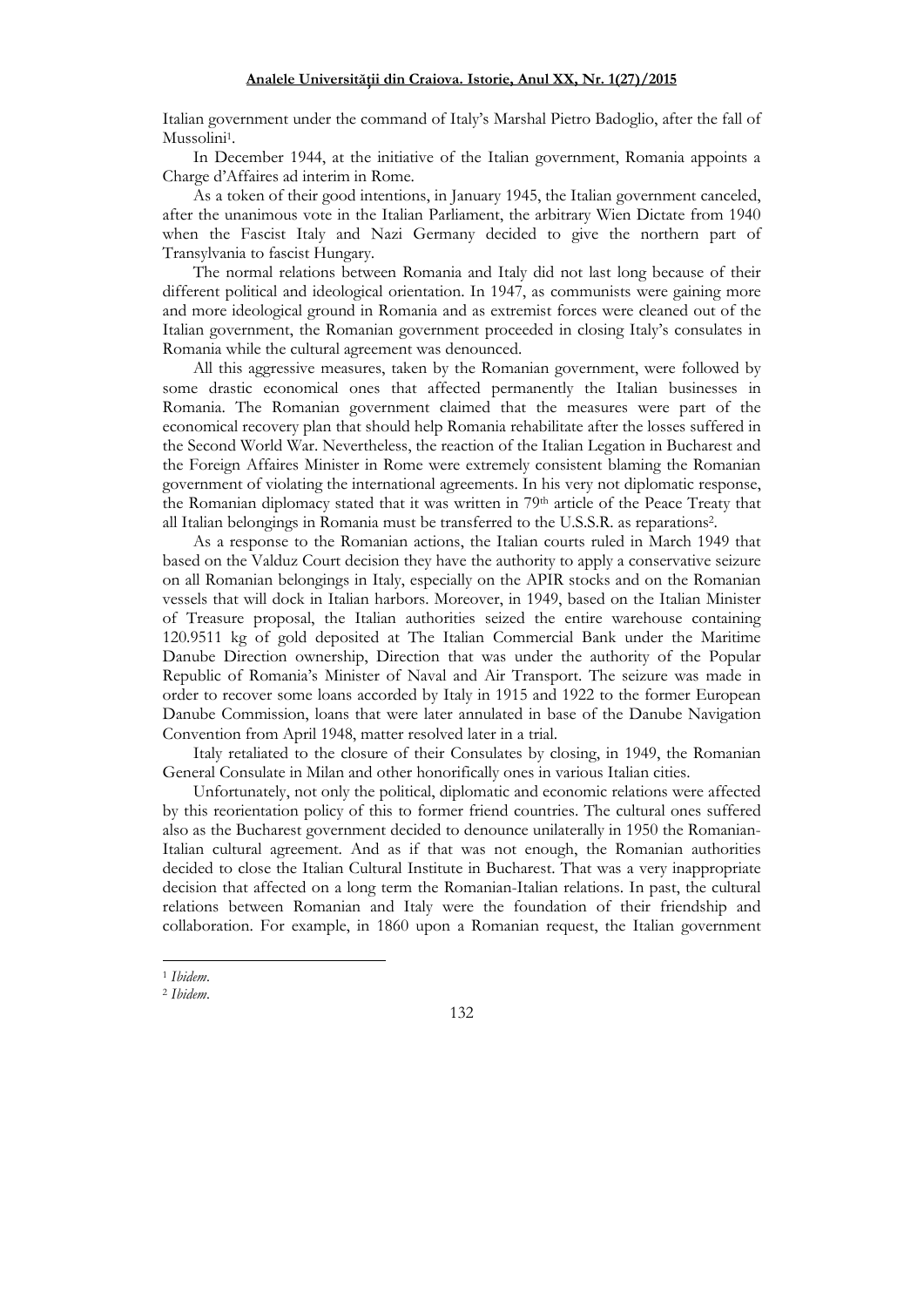sent Carlo Pierrerati from the Turin Museum of Zoology to help organize and lead the Museum of Natural History in Bucharest<sup>1</sup> .

As a result of the Romanian actions, the Italian diplomacy protested against the unilaterally denouncement of the bilaterally agreement and decided to stop the Romanian Legation in Rome to print it's Press Bulletin and also closed the activity of the Romanian School in Rome and the one of the "Nicolae Iorga" House in Venice, in June 1950.

Unfortunately, we can see that a "cold war" between two former friend states started after the end of the Second World War as a result of their political and ideological reorientation. In appearance it was only Romania's fault. It is true, the Bucharest authorities started this "unproductive game", but we must look more into the matter, more profound to see that it was the "strategic" decision of the western powers that threw Romania under the soviet influence and that so former friends and allies became feared enemies.

Continuing this "war of fools" the Romanian authorities arrested for spying activities, in 1951, a high functionary of the Italian Legation in Bucharest, Eraldo Pintori, and also it's chaplain, the priest Clemente Gatti.

In response to these actions, Italian authorities arrested in May 1951 the driver of Romanian Legation in Rome and release him after 3 months. As expected, the Italian press started a tremendous campaign against the Popular Republic of Romania accusing Bucharest of false allegations against the two Italian diplomats and that their condemnation was just a cheap show without any real foundation.

In the occasion of the reception organized by the Romanian Legation in Rome on the 23rd of August 1951, the Italian diplomacy not only that did not attend to the ceremonies, the Italian Foreign Minister appealed to all diplomats present in Rome and all local institutions to boycott the event.

Between 1948 and 1952 the actions of abuse of the Romanian authorities against Italian citizens were frequent and unfair. They were arrested, expulsed or imposed the house arrest. All the interventions of the Italian Legation in Bucharest or of the Italian Foreign Minister remained without response from the Romanian authorities.

As a result of the massive layoffs of the Italian citizens in 1951-1952 and their repatriation, the Italian press started a massive and violent attack against Romanian authorities for the expulsion of the Italian citizens.

Starting 1952, we can observe an improvement of the Romanian-Italian relations as the Bucharest authorities decided to release the priest Clemente Gatti. Both government start talking in order to resolve some sensitive issues like the release of the Italian "spy" Eraldo Pintori who was condemned in 1951 to forced labor for life, the matter of the building of the Romanian Academy in Rome, or an agreement that would guarantee each country that it's belongings will not be seized by the other one in the account of some private individual or company debts<sup>2</sup> .

The Romanian authorities wanted to recover the APIR stocks seized by the Italian authorities in 1949 and that their vessels could dock in Italian harbors without being threaten to be seized.

1

<sup>1</sup> A.M.A.E., fond arhiva istorică, vol. IV, dosar nr. 46/1860, ff. 26-28.

<sup>2</sup> Idem, fond Italia, Problema 220/1956, ff. 19-25.

<sup>133</sup>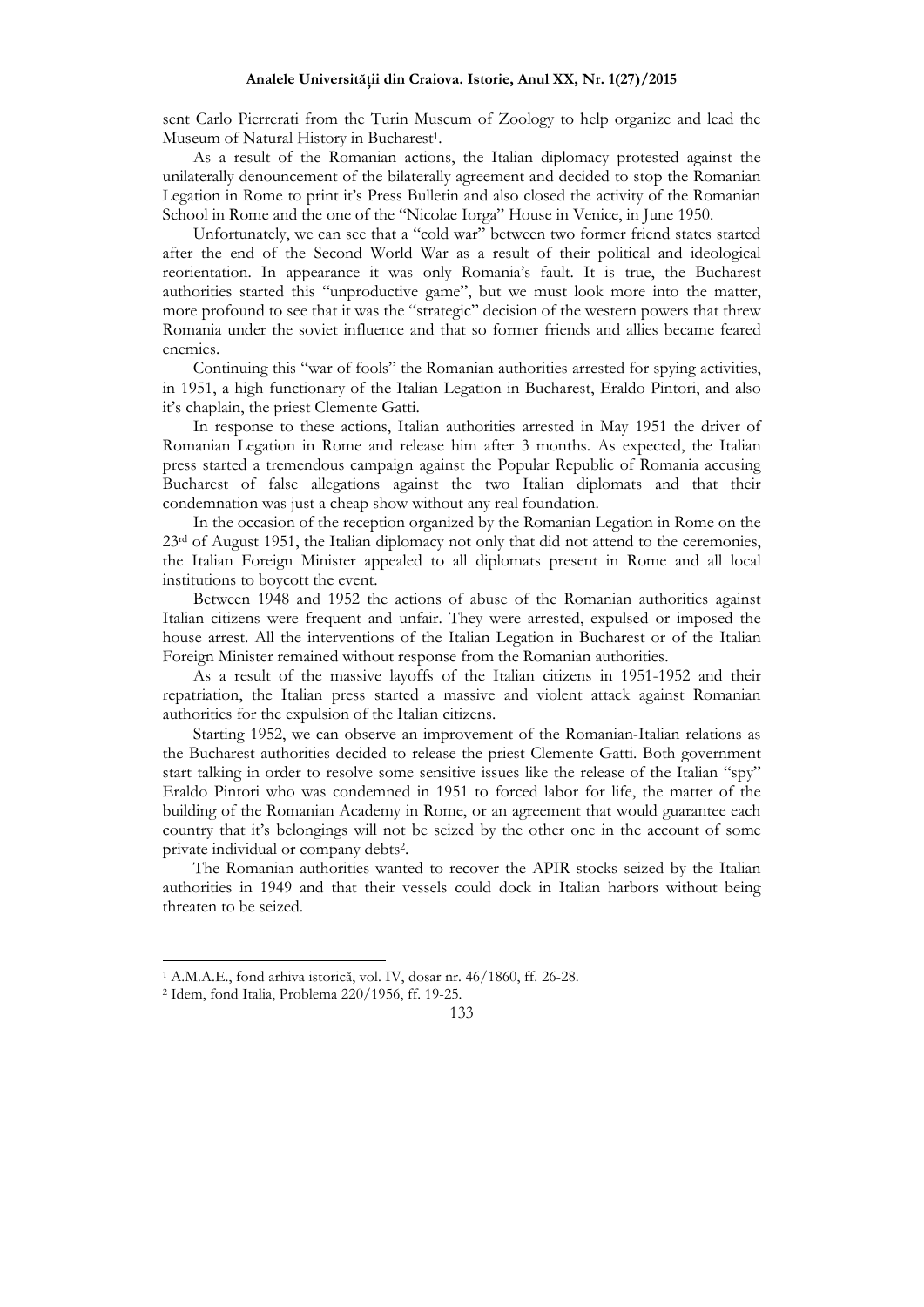## Analele Universității din Craiova. Istorie, Anul XX, Nr. 1(27)/2015

The Italian authorities agreed to have these discussions that took place in 1952 and they came with some proposals at the end of the year, proposals that were not answered by the Romanian authorities until the summer of 1954 when, the discussions were resumed. The agreement was signed in 1955 after the release of Eraldo Pintori. The stocks of the APIR Company, property of the Romanian government, were sold in Italy while the building of the Romanian Academy in Rome remained closed in custody of the Romanian Legation in the Italian capital. They also agreed to respect each other belongings on foreign soils.

If the beginning of year 1955 saw some improvement in the Romanian-Italian relations, as the new totalitarian regime in Bucharest sought to consolidate its position, started to accuse the Italian government of supporting the fugitive *legionnaires* like Constantin Drăgan, Octavian Roșu, priests like A. Tăutu, Cosma etc., and ex romanian teachers like Iroaie, Isopescu etc.

At the beginning of 1956, during the Conference on *Unionists in exile outside the Iron Curtain*, held in Rome, the Undersecretary of the Italian Labor Minister, Umberto Delle Fave, saluted the foreign delegates saying that *he wishes them to return to their fee countries as soon as possible*. That, of course, irritated the Romanian authorities witch saw this as an encouragement to the Romanian exiled *legionnaires* as Gherasim. The Romanian regime accused also the Italian media, especially the radio of calumnies and rough interpretations of the situation in the Peoples Republic of Romania.

Nevertheless, after resolving their main litigious problems, at the beginning of 1955, the bilateral relations between Romania and Italy entered on a more normal way.

In July 1955, the Presidium of the National Assembly of the Peoples Republic of Romania invited the Italian Parliament to send a delegation to visit the country. The Italian inter-parliamentary delegation formally accepted the proposal, but until the end of the year 1956, they did not decided on the details.

The Romanian delegates participated to many important political, cultural and scientific international manifestations held in Italy such as the session of the Interparliamentary Union, World Congress of Mayors, World Congress of History, The Romanic Studies Congress etc.

After a long discussion between the Italian Minister in Bucharest with the Romanian prime-minister, Chivu Stoica, in October 1955, a delegation of Romanian specialists in cellulose left for Italy between 20 of February and 2 of March 1956 to visit various research institutes and factories that manufactured cellulose by processing reed, wheat straws etc. and other factories involved in the process.

Upon the invitation of the Italian President of the Milano's Fair, a delegation led by the Romanian Foreign Commerce visited the Fair where products of the Romanian companies like Prodexport and Cardimex were exposed<sup>1</sup> . The Romanian delegation visited important industrial facilities like Fiat, Snia Viscosa etc. and had some talks about possible future economical exchanges.

From the economical point of view, the relations between Romania and Italy were based on the Commercial Agreement from 30 November 1950 that was prolonged in 1955 for another year.

 $\overline{a}$ 

134

<sup>1</sup> *Ibidem*.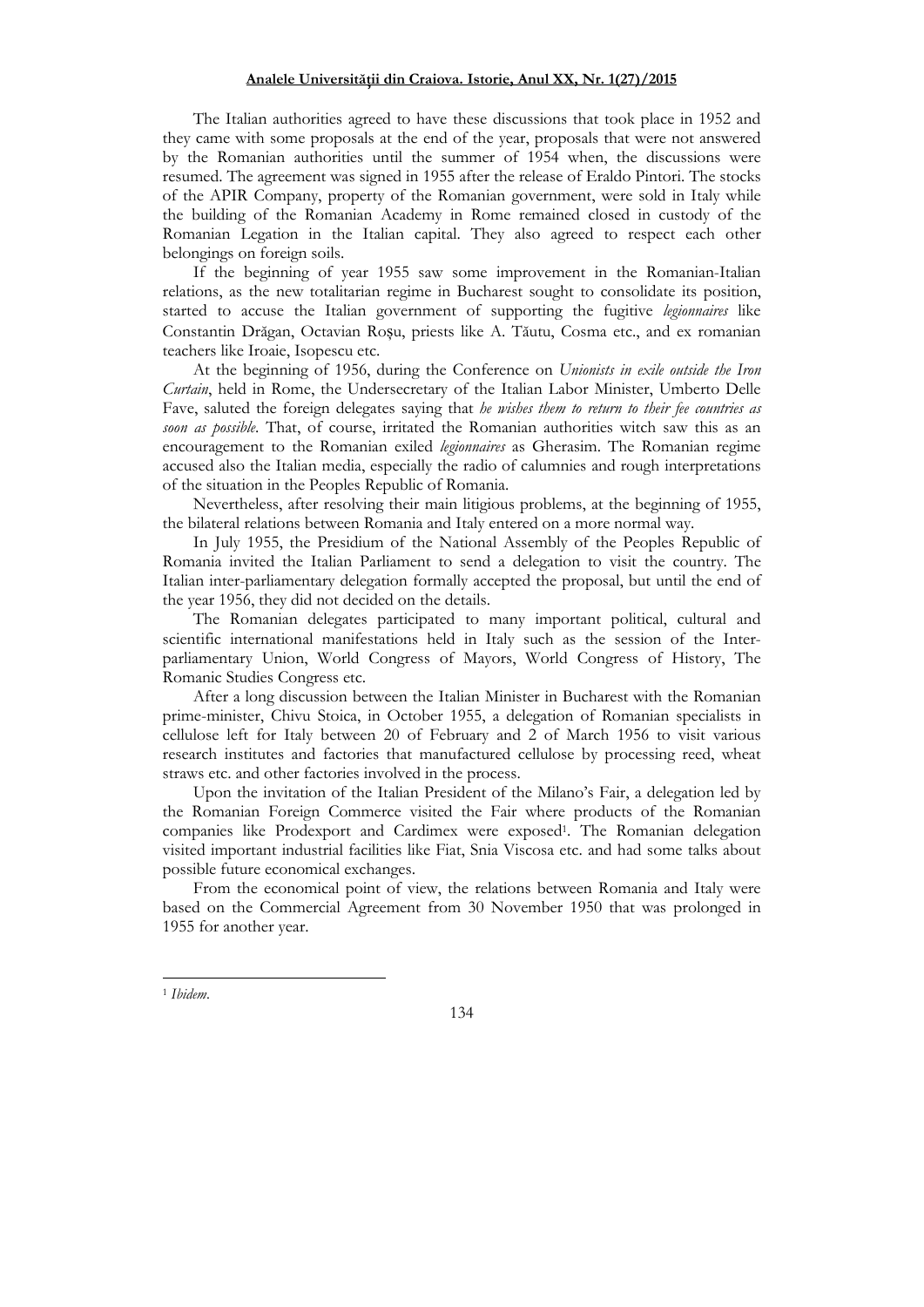The preconized value of the commercial exchanges between the two countries was never reached but in 1955 there was a considerable growth of those exchanges regarding 1954 with over 153% in exports and 240% in imports.

The main imported materials were raw textile materials, chemicals and citrus, while the main exported materials were naphtha, corn, timber, food or glass.

From the cultural point of view, after the denunciation of the Cultural agreement in 1950 we did not have any cultural relations between Romanian and Italy. Although from 1954 the cultural actions sustained by the "Friendship Association between Romania and Italy" were numerous. Activities like theater plays, festivals, conferences, publication of some literary works, symphonic concerts etc. were all in favor to popularize the Romanian culture in Italy<sup>1</sup> .

On the other hand, in Romania were commemorated great Italian artists like Michelangelo, Torquato Tasso, painting expositions were held in Bucharest and also concerts, spectacles or the Italian movie week.

An exposition of Romanian popular art was opened in 1955 and many other cultural events were organized by the "Friendship Association between Romania and Italy".

Other technological and scientific exchanges took place between specialist from Romania and Italy in 1955.

In conclusion, after the end of the Second World War, the first years were characterized by the same friendly approach as before the war. Starting with the end of the fourth decade of the 20<sup>th</sup> century the bilateral relations between Romania and Italy became very tense as the Romanian part started a witch-hunt against all Italians and their belongings on the Romanian soil.

From 1955 the cultural and economical relations between Romania and Italy started to ameliorate as the Romanian authorities realized that a more relaxed relations with an old ally is in their benefit. As the economic and cultural relations became more and more straightened, the diplomatic ones came to a fragile normality.

After the Second World War until 1956, the Romanian-Italian relations started on a descendent path only to come to a normalized situation mostly at a cultural and economic level.

The new authoritarian regime in Bucharest started in 1949 a powerful campaign against western powers in implementing the U.S.S.R politics that affected our diplomatic, cultural and economic relations with old friend states.

After being supportive one another for many years in accomplishing their national ideals, from unity to independence and from being allies in the Triple Alliance to being enemies in the Second World War, the two Latin states seemed to get along after the Peace Conference in Paris in 1946-1947, but the Soviet influence on our politics ruined all that<sup>2</sup> .

### **Acknowledgement:**

This work was supported by the strategic grant POSDRU/159/1.5/S/133255, Project ID 133255 (2014), co-financed by the European Social Fund within the Sectorial Operational Program Human Resources Development 2007-2013.

<sup>1</sup> 1 *Ibidem*.

<sup>2</sup> *Ibidem.* 

<sup>135</sup>